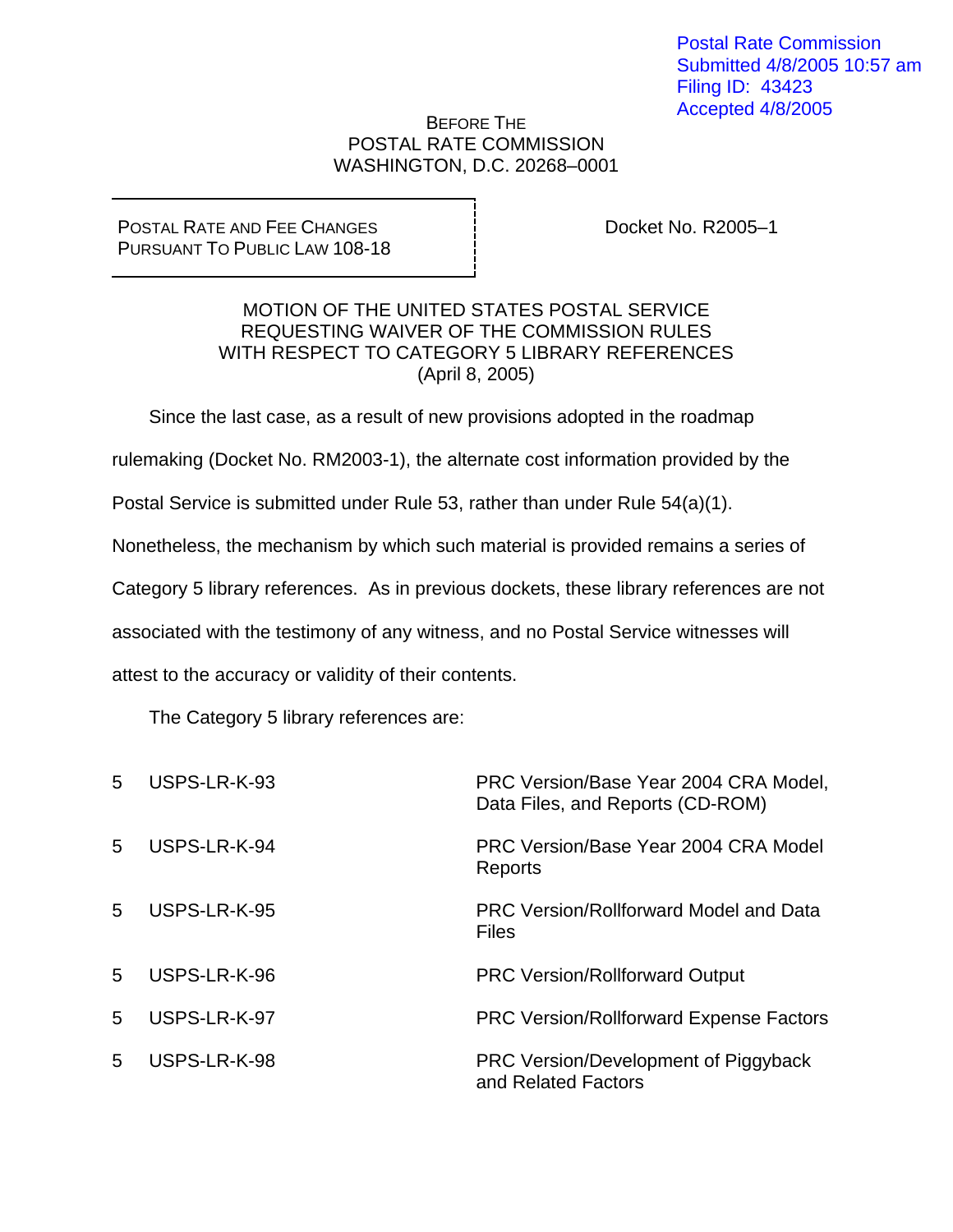| 5 | USPS-LR-K-99         | <b>PRC Version/Mail Processing Unit Costs by</b><br>Shape                                                                   |
|---|----------------------|-----------------------------------------------------------------------------------------------------------------------------|
| 5 | USPS-LR-K-100        | PRC Version/MODS-Based Costing,<br>Description of Spreadsheets and SAS<br>Programs                                          |
| 5 | USPS-LR-K-101        | PRC Version/Development of Delivery<br>Costs by Rate Category for First-Class and<br><b>Standard Mail</b>                   |
| 5 | USPS-LR-K-102        | <b>PRC Version/Flats Mail Processing Cost</b><br><b>Models</b>                                                              |
| 5 | <b>USPS-LR-K-103</b> | <b>PRC Version/Parcels Cost Models</b>                                                                                      |
| 5 | USPS-LR-K-104        | <b>PRC Version/ Supporting Materials for Cost</b><br>of Business Reply Mail, Miscellaneous Fees<br>and Pickup Service       |
| 5 | <b>USPS-LR-K-105</b> | PRC Version/Delivery Confirmation,<br>Signature Confirmation, and Return Receipt<br>Costs                                   |
| 5 | USPS-LR-K-106        | PRC Version/Development of Window<br>Service Costs by Shape                                                                 |
| 5 | USPS-LR-K-107        | PRC Version/Development of ECR Mail<br><b>Processing Saturation Savings</b>                                                 |
| 5 | USPS-LR-K-108        | <b>PRC Version/Periodicals Pallet Cost</b><br>Analysis                                                                      |
| 5 | USPS-LR-K-109        | <b>PRC Version/Bound Printed Matter Mail</b><br>Processing Costs and Parcel Post Window<br><b>Service Costs</b>             |
| 5 | USPS-LR-K-110        | <b>PRC Version/Test Year Letter/Card</b><br>Processing Cost Models (First-Class,<br>Standard, and Nonmachineable Surcharge) |
| 5 | USPS-LR-K-111        | <b>PRC Version/Special Service and Express</b><br>Mail Costs, and Final Adjustments                                         |

 $-2-$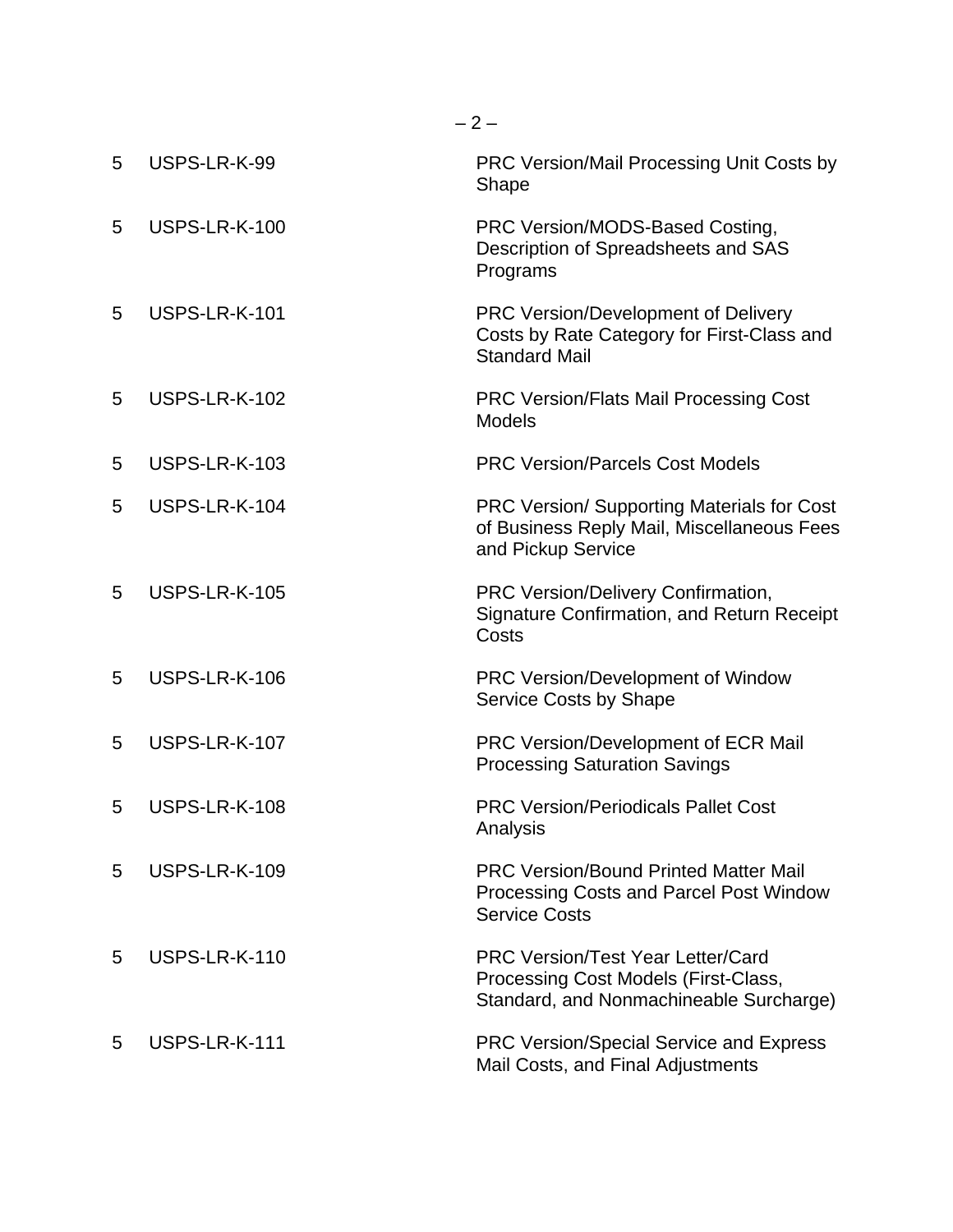| 5 | USPS-LR-K-112        | PRC Version/Dropship Cost Avoidances for<br><b>Standard Mail and Periodicals</b>                                                                      |
|---|----------------------|-------------------------------------------------------------------------------------------------------------------------------------------------------|
| 5 | <b>USPS-LR-K-113</b> | <b>PRC Version/Parcel Post and Bound</b><br>Printed Matter Transportation Costs, and<br>Development of Costs for Bulk Parcel<br><b>Return Service</b> |
| 5 | USPS-LR-K-114        | <b>PRC Version/Price Index</b>                                                                                                                        |

– 3 –

By separate pleading, the Postal Service has submitted with its Request a notice regarding the master list of library references included with the filing. The instant motion is a request for waiver, where necessary, of the Commission's procedures governing library reference practice, with respect to the Category 5 (Disassociated Material) library references listed above. Specifically, the Postal Service requests that to the extent that it could be argued that its filing does not actually or substantially comply with all of the requirements of Rule 31(b)(2) with respect to the above Category 5 library references, that those requirements be waived.

The intended primary purposes of the revisions to Rule 31(b)(2) are to limit library references to appropriate circumstances and categories of material, and to insure that adequate information is provided to identify the contents of library references and to indicate how they relate to the case. *See* Order No. 1263 at 3. The Postal Service submits that, in the context of its Category 5 library references, these purposes are achieved by virtue of the past practice regarding these types of library references, and by the information included on the master list, within this motion, and within the library references themselves. Specifically, the nature of Category 5 library references is such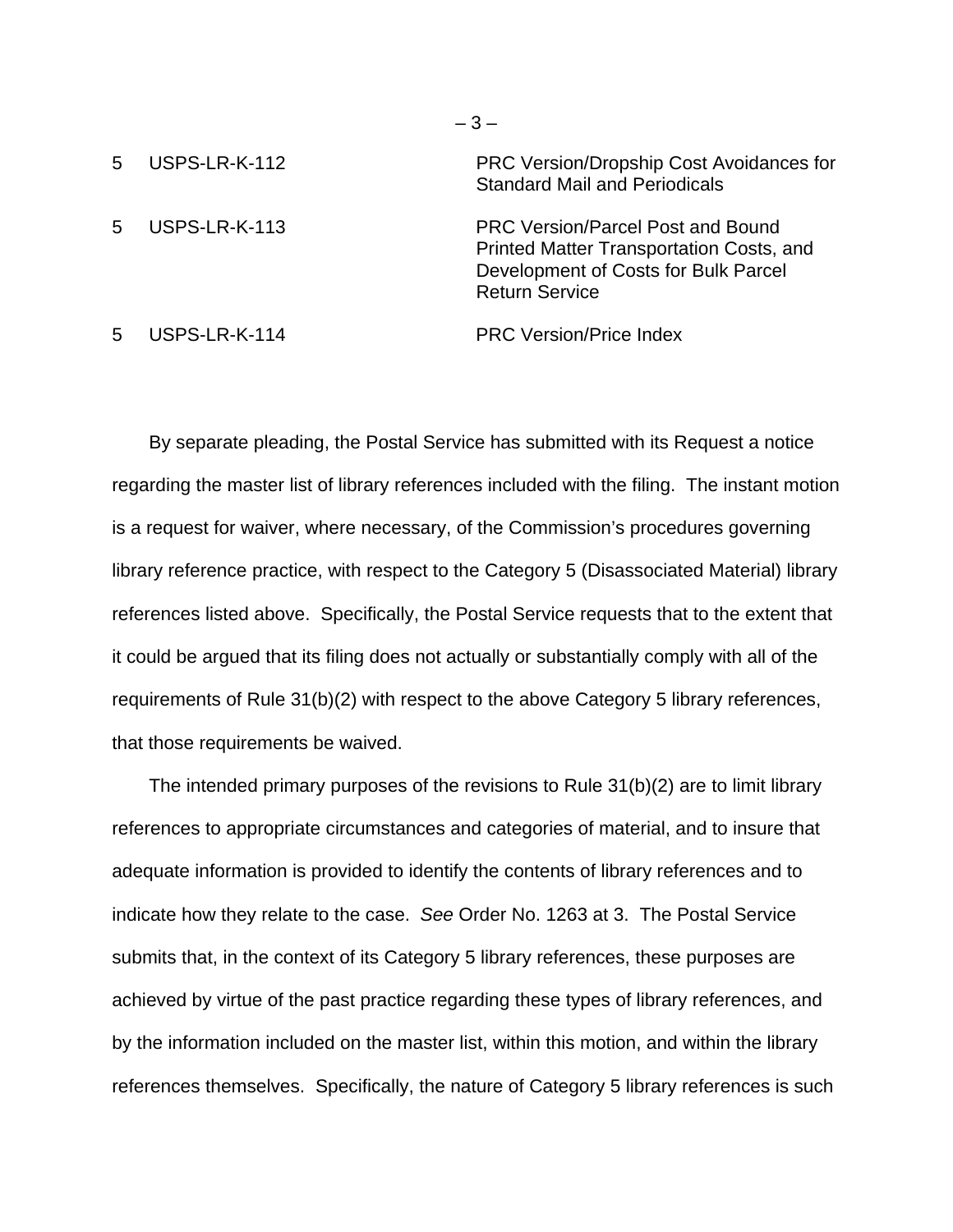that there has not in the past been any issue that these materials are appropriately filed as library references. Moreover, there appear to be no viable alternative means to file them other than as library references, and there is no apparent need for the filing of a separate notice for each library reference, as might otherwise appear to be required by Rule 31(b)(2)(iv).

While there may have been earlier instances of the submission of material in rate cases from which the submitting party wished to be disassociated, the need for separate recognition of the unique role of this type of material in a rate cases first became clear in Docket No. R97-1. That proceeding was the first which followed promulgation of new language within Rule 54(a)(1) which requires the Postal Service to present an alternative cost presentation applying the costing methodologies used by the Commission in the immediately preceding rate case. The position taken by the Postal Service in the rulemaking leading to that requirement had been that if the Postal Service were to be required to furnish the results of costing methodologies which it believes to be analytically inferior to those sponsored by its expert witnesses, it should be allowed to do so in such a way that no party wishing to rely on those results could claim that the Postal Service had provided the evidentiary basis to do so. As Rule 31 states that a document may be submitted as a library reference without conferring any evidentiary status upon it, library references were the natural vehicle by which such alternative costing material could be made available while protecting the due process interests of the Postal Service. That practice was followed in Docket Nos. R97-1, R2000-1, and R2001-1, to the apparent satisfaction of all concerned. On that basis, it follows in this

 $-4-$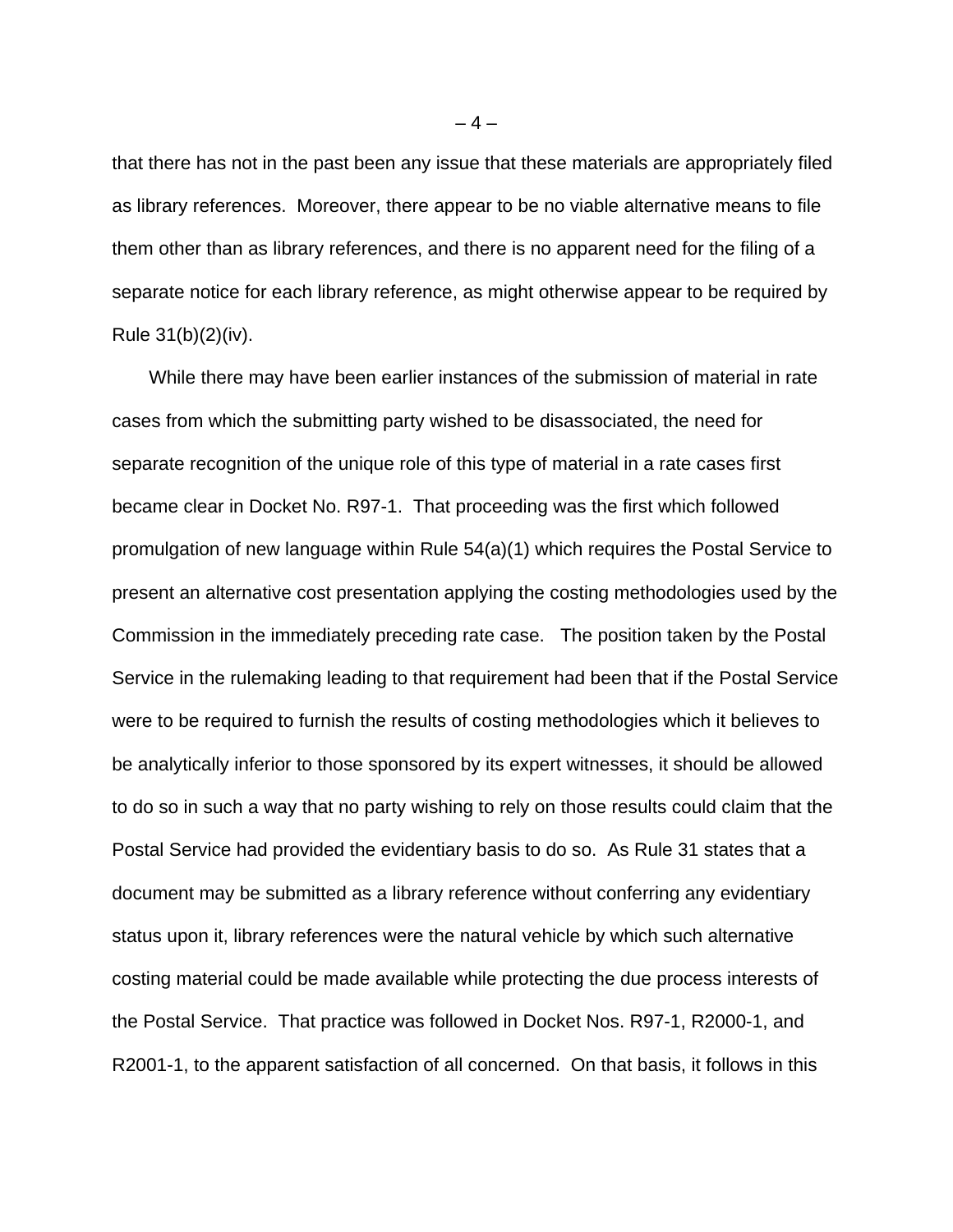case that reference to, identification of, and use of these materials will be facilitated if they are filed as Category 5 library references.

The intent of this motion for waiver is to allow disassociated materials to be handled in this case with procedures essentially equivalent to those under which they were successfully handled in the last case. What that boils down to, as a practical matter, is a waiver of any requirement that a separate notice be filed for each Category 5 library reference. Such a waiver is justified because, from the information in the master list and in this motion, parties will have no difficulty recognizing Category 5 library references as such. Parties should be generally aware that this material, as alternative Commission versions of material presented by postal witnesses, tends to be prepared by the same individuals and organizations that prepare the Postal Service versions. Parties should also be aware that this material has no relationship to the case prepared by the Postal Service, but instead was previously provided to comply with Rule 54(a)(1), and now serves the same function with respect to new Rule 53(c). Moreover, because these library references are fundamentally an update of the Commission's cost model (or similar material) from the previous case, parties should be familiar with the general structure and format of the presentation, and how the various components interrelate. Overall, given these features of Category 5 material, separate notices would provide little, if any, useful additional information beyond that which is already known.

In terms of other purposes of the new rules, all Category 5 library references will already include, or consist entirely of, electronically-formatted material. Many also include a preface or summary, or parallel a Postal Service version library reference

 $-5-$